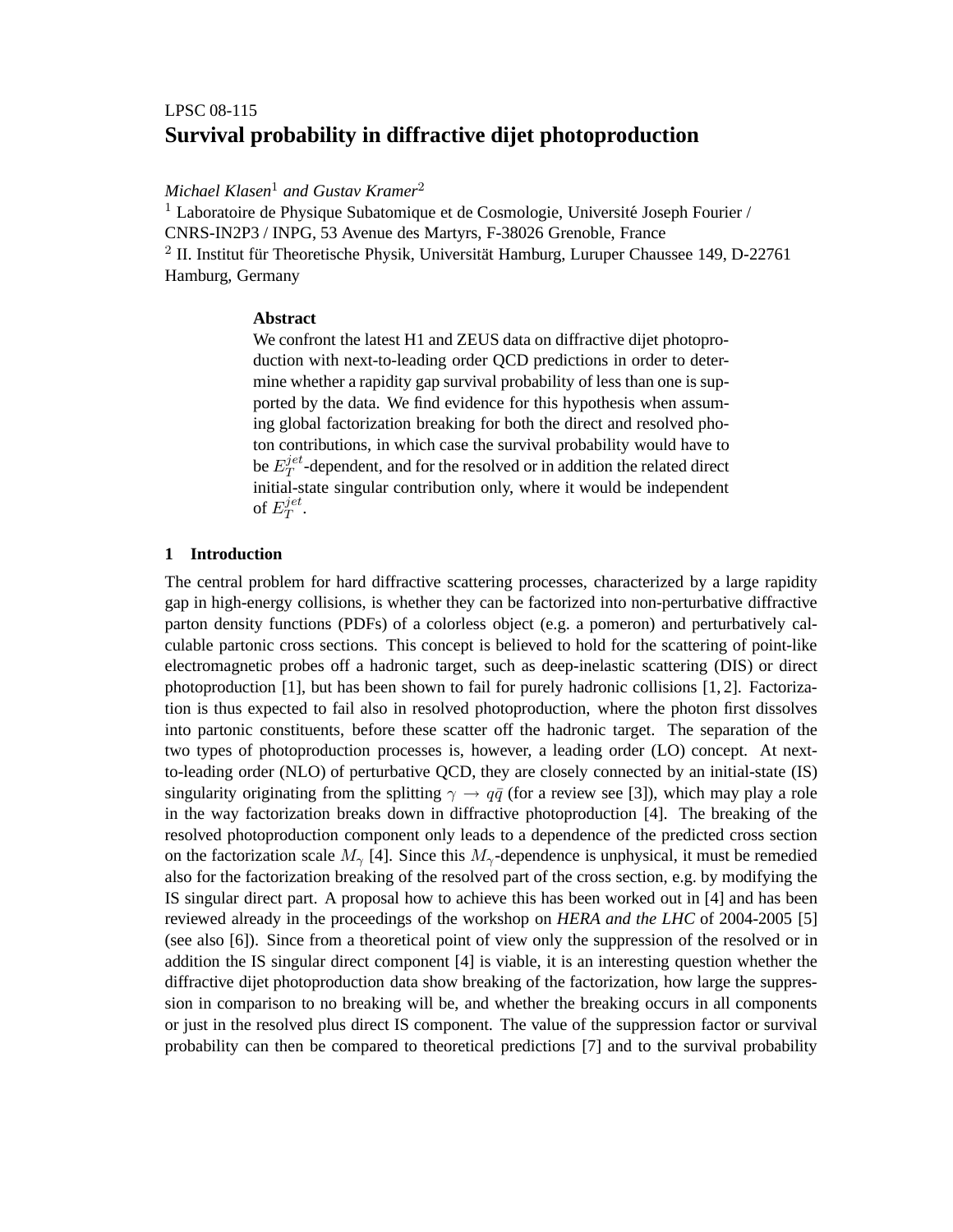observed in jet production in  $p\bar{p}$  collisions at the Tevatron [2] and will be of interest for similar diffractive processes at the LHC.

Since 2005 no further developments occurred on the theoretical side. On the experimental side, however, the final diffractive PDFs (DPDFs), which have been determined from the inclusive measurements of the diffractive structure function  $F_2^D$  by the H1 collaboration, have been published [8]. Also both collaborations at HERA, H1 and ZEUS, have now published their final experimental data of the cross sections for diffractive dijet photoproduction [9, 10]. Whereas H1 confirm in [9] their earlier findings based on the analysis of preliminary data and preliminary DPDFs, the authors of the ZEUS analysis [10] reached somewhat different conclusions from their analysis. Specifically, the H1 collaboration [9] obtained a global suppression of their measured cross sections as compared to the NLO calculations. In this comparison [9], the survival probability is  $R = 0.5$ , independent of the DPDFs fit used, i.e. fit A or B in Ref. [8]. In addition they concluded that the assumption that the direct cross section obeys factorization is strongly disfavored by their analysis. The ZEUS collaboration, on the other hand, concluded from their analysis [10], that, within the large uncertainties of the NLO calculations, their data are compatible with the QCD calculations, i.e. that no suppression would be present.

Due to these somewhat inconsistent results we made a new effort [11] to analyze the H1 [9] and the ZEUS [10] data, following more or less the same strategy as in our earlier work [12, 13] on the basis of the NLO program of [12, 13] and the new DPDFs sets of Ref. [8]. The H1 and the ZEUS dijet data cannot be compared directly, since they have different kinematic cuts. In particular, in the H1 measurements [9]  $E_T^{jet1(2)} > 5$  (4) GeV and  $x_T < 0.03$ , and in the ZEUS measurements [10]  $E_T^{jet1(2)}$  $T^{(2)}$  > 7.5 (6.5) GeV and  $x_{I\!\!P}$  < 0.025 (these and all other variables used in this review are defined in [11–13] and in the corresponding experimental contribution in these proceedings). It is clear that in order to establish a global suppression, i.e. an equal suppression of the direct and the resolved cross section, the absolute normalization and not so much the shape of the measured cross section is very important. This normalization depends on the applied kinematic cuts. Of course, the same cuts must be applied to the NLO cross section calculation. In case of a resolved suppression only, the suppression depends on the normalization of the cross sections, but also on the shape of some (in particular the  $x_{\gamma}^{obs}$ ,  $E_T^{jet1}$  $j^{et1}_{T}$ ,  $M_{12}$ , and  $\bar{\eta}^{jets}$ ) distributions, and will automatically be smaller at large  $E_T^{jet1}$  $T^{jet1}$  [3]. Distributions in  $x_{I\!\!P}$  and y (or W) are not sensitive to the suppression mechanism. The distribution in  $z_p$ , on the other hand, is sensitive to the functional behavior of the DPDFs, in particular of the gluon at large fractional momenta.

In the meantime, the H1 collaboration made an effort to put more light into the somewhat contradictory conclusions of the H1 [9] and ZEUS [10] collaborations by performing a new analysis of their data, now with increased luminosity, with the same kinematic cuts as in [9], i.e. the low- $E_T^{jet1}$  $T^{jet1}$  cut, and the high- $E_T^{jet1}$  $T^{pet1}$  cut as in the ZEUS analysis [10]. The results have been presented at DIS 2008 [14] and will be published soon. We have performed a new study of these H1 [14] and ZEUS data [10] to show more clearly the differences between the three data sets [15]. In this contribution we shall show a selection of these comparisons. The emphasis in these comparisons will be, how large the survival probability of the diffractive dijet cross section will be globally and whether the model with resolved suppression only will also describe the data in a satisfactory way. In section 2 we show the comparison with the H1 data [14] and in section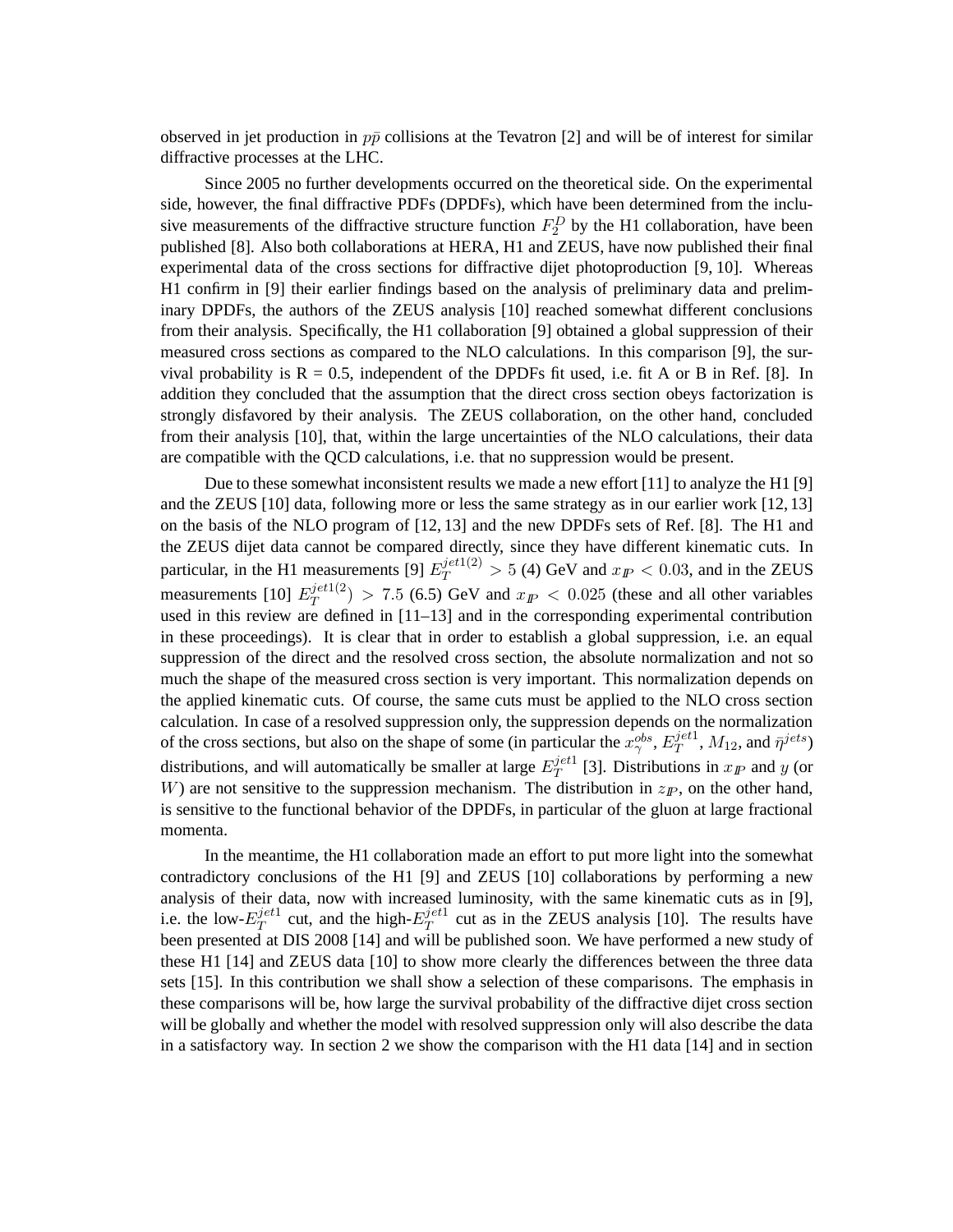

Fig. 1: Differential cross sections for diffractive dijet photoproduction as measured by H1 with low- $E_T^{jet}$  cuts and compared to NLO QCD without  $(R = 1)$  and with  $(R = 0.46)$  global suppression (color online).

3 with the ZEUS data [10]. Section 4 contains our conclusions.

### **2 Comparison with recent H1 data**

The recent H1 data for diffractive photoproduction of dijets [14] have several advantages as compared to the earlier H1 [9] and ZEUS [10] analyses. First, the integrated luminosity is three times higher than in the previous H1 analysis [9] comparable to the luminosity in the ZEUS analysis [10]. Second, H1 took data with low- $E_T^{jet}$  $T^{jet}$  and high- $E_T^{jet}$  $T<sup>jet</sup>$  cuts, which allows for a comparison of [9] with [10]. The exact two kinematic ranges are given in [14]. The ranges for the low- $E_T^{jet}$ T cuts are as in the previous H1 analysis [9] and for the high- $E_T^{jet}$  $T<sup>jet</sup>$  cuts are chosen as in the ZEUS analysis with two exceptions. In the ZEUS analysis the maximal cut on  $Q^2$  is larger and the data are taken in an extended  $y$ -range. The definition of the various variables can be found in the H1 and ZEUS publications [9, 10]. Very important is the cut on  $x_{I\!\!P}$ . It is kept small in both analyses in order for the pomeron exchange to be dominant. In the experimental analysis as well as in the NLO calculations, jets are defined with the inclusive  $k_T$ -cluster algorithm [16, 17] in the laboratory frame. At least two jets are required with the respective cuts on  $E_T^{jet1}$  $T^{jet1}$  and  $E^{jet2}_T$  $_{T}^{jet2},$ where  $E_T^{jet1(2)}$  $T^{jet1(2)}$  refers to the jet with the largest (second largest)  $E_T^{jet1}$  $_T^{jet}.$ 

Before we confront the calculated cross sections with the experimental data, we correct them for hadronization effects. The hadronization corrections are calculated by means of the LO RAPGAP Monte Carlo generator. The factors for the transformation of jets made up of stable hadrons to parton jets were supplied by the H1 collaboration [14]. Our calculations are done with the 'H1 2006 fit B' [8] DPDFs, since they give smaller diffractive dijet cross sections than with the 'H1 2006 fit A'. We then take  $n_f = 4$  with  $\Lambda_{MS}^{(4)} = 0.347$  GeV, which corresponds to the value used in the DPDFs 'H1 2006 fit A, B' [8]. For the photon PDFs we have chosen the NLO GRV parameterization transformed to the  $\overline{\text{MS}}$  scheme [18].

As it is clear from the discussion of the various preliminary analyses of the H1 and ZEUS collaborations, there are two questions which we would like to answer from the comparison with the recent H1 and the ZEUS data. The first question is whether a suppression factor, which differs substantially from one, is needed to describe the data. The second question is whether the data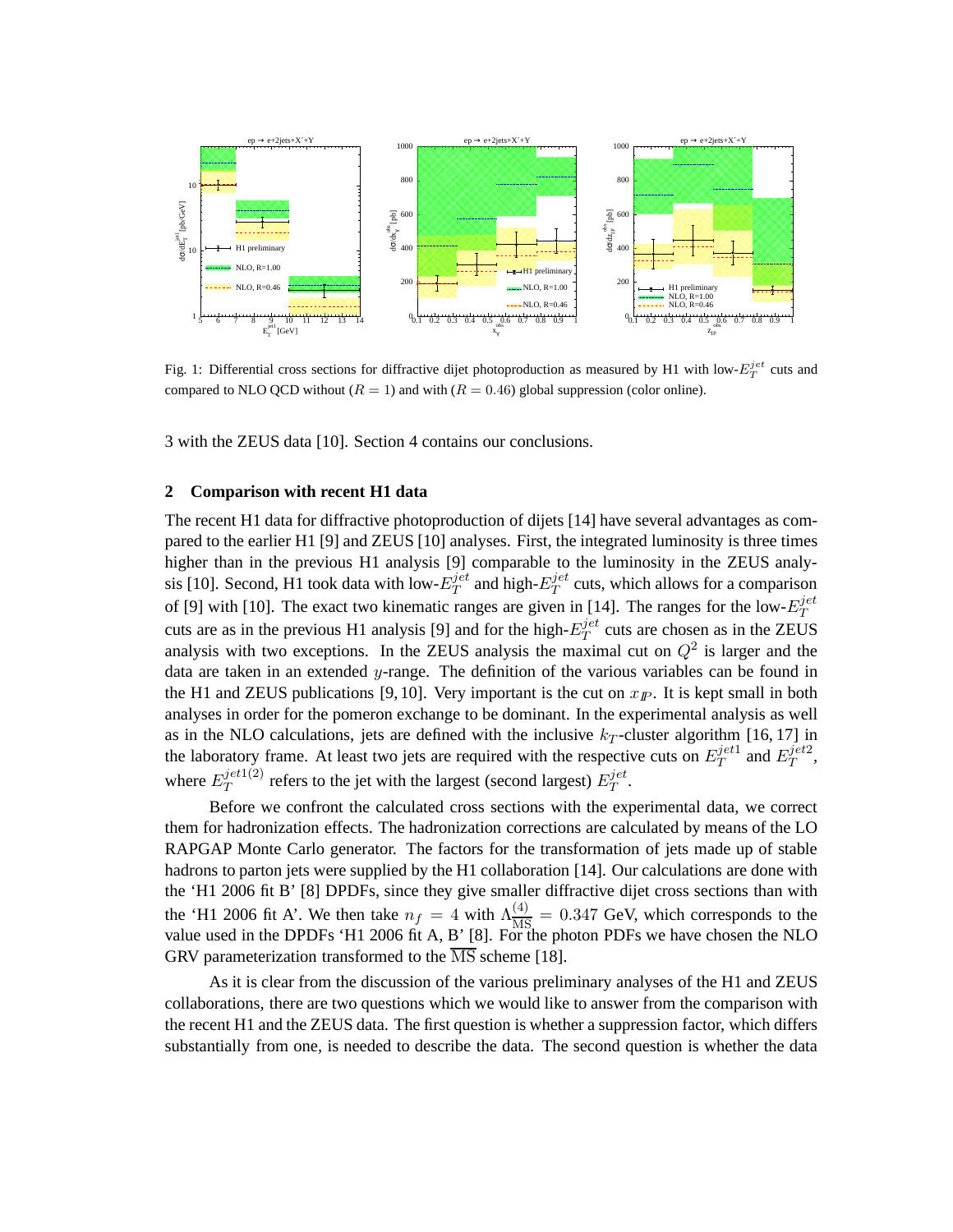

Fig. 2: Differential cross sections for diffractive dijet photoproduction as measured by H1 with low- $E_T^{jet}$  cuts and compared to NLO QCD with global, resolved, and resolved/direct-IS suppression.

are also consistent with a suppression factor applied to the resolved cross section only. For both suppression models it is also of interest whether the resulting suppression factors are universal, i.e. whether they are independent of the kinematic variables of the process. To give an answer to these two questions we calculated first the cross sections with no suppression factor  $(R = 1$  in the following figures) with a theoretical error obtained from varying the common scale of renormalization and factorization by factors of 0.5 and 2 around the default value (highest  $E_T^{jet}$  $T^{jet}$ ). In a second step we show the results for the same differential cross sections with a global suppression factor, adjusted to  $d\sigma/dE_T^{jet1}$  at the smallest  $E_T^{jet1}$  $T^{jet1}$ -bin. As in the experimental analysis [14], we consider the differential cross sections in the variables  $x_{\gamma}^{obs}$ ,  $z_{p}^{obs}$ ,  $\log_{10}(x_{I\!\!P})$ ,  $E_{T}^{jet1}$  $T^{jet1}$ ,  $M_X$ ,  $M_{12}$ ,  $\overline{\eta}^{jets}$ ,  $|\Delta \eta^{jets}|$  and W [15]. Here we show only a selection, i.e. the cross sections as a function of  $E_T^{jet1}$  $j^{et1}_{T}$ ,  $x^{obs}_{\gamma}$  and  $z^{obs}_{IP}$ . For the low- $E^{jet}_T$  $T^{jet}$  cuts, the resulting suppression factor is  $R = 0.46 \pm 0.14$ , which gives in the lowest  $E_T^{jet1}$  $T<sup>jet1</sup>$ -bin a cross section equal to the experimental data point. The error comes from the combined experimental statistical and systematic error. The theoretical error due to the scale variation is taken into account when comparing to the three distributions. The results of this comparison are shown in Figs. 1a-c. With the exception of Fig. 1a , where the comparison of  $d\sigma/dE_T^{jet1}$  is shown, the other two plots are such that the data points lie outside the error band based on the scale variation for the unsuppressed case. However, the predictions with suppression  $R = 0.46$  agree nicely with the data inside the error bands from the scale variation. Most of the data points even agree with the  $R = 0.46$  predictions inside the much smaller experimental errors. In  $d\sigma/dE_T^{jet1}$  (see Fig. 1a) the predictions for the second and third bins lie outside the data points with their errors. For  $R = 1$  and  $R = 0.46$  this cross sections falls off stronger with increasing  $E_T^{jet1}$  $T<sup>jet1</sup>$  than the data, the normalization being of course about two times larger for  $R = 1$ . In particular, the third data point agrees with the  $R = 1$  prediction. This means that the suppression decreases with increasing  $E_T^{jet1}$  $T^{jet1}$  (see also Fig. 5 below). This behavior was already apparent when we analyzed the first preliminary H1 data [12,13]. Such a behavior points in the direction that a suppression of the resolved cross section only would give better agreement with the data, as we shall see below. The survival probability  $R = 0.46 \pm 0.14$  agrees with the result in [14], which quotes  $R = 0.51 \pm 0.01$  (stat.)  $\pm 0.10$  (syst.), determined by fitting the integrated cross section. From our comparison we conclude that the low- $E_T^{jet}$  $T^{\mathcal{G}et}$  data show a global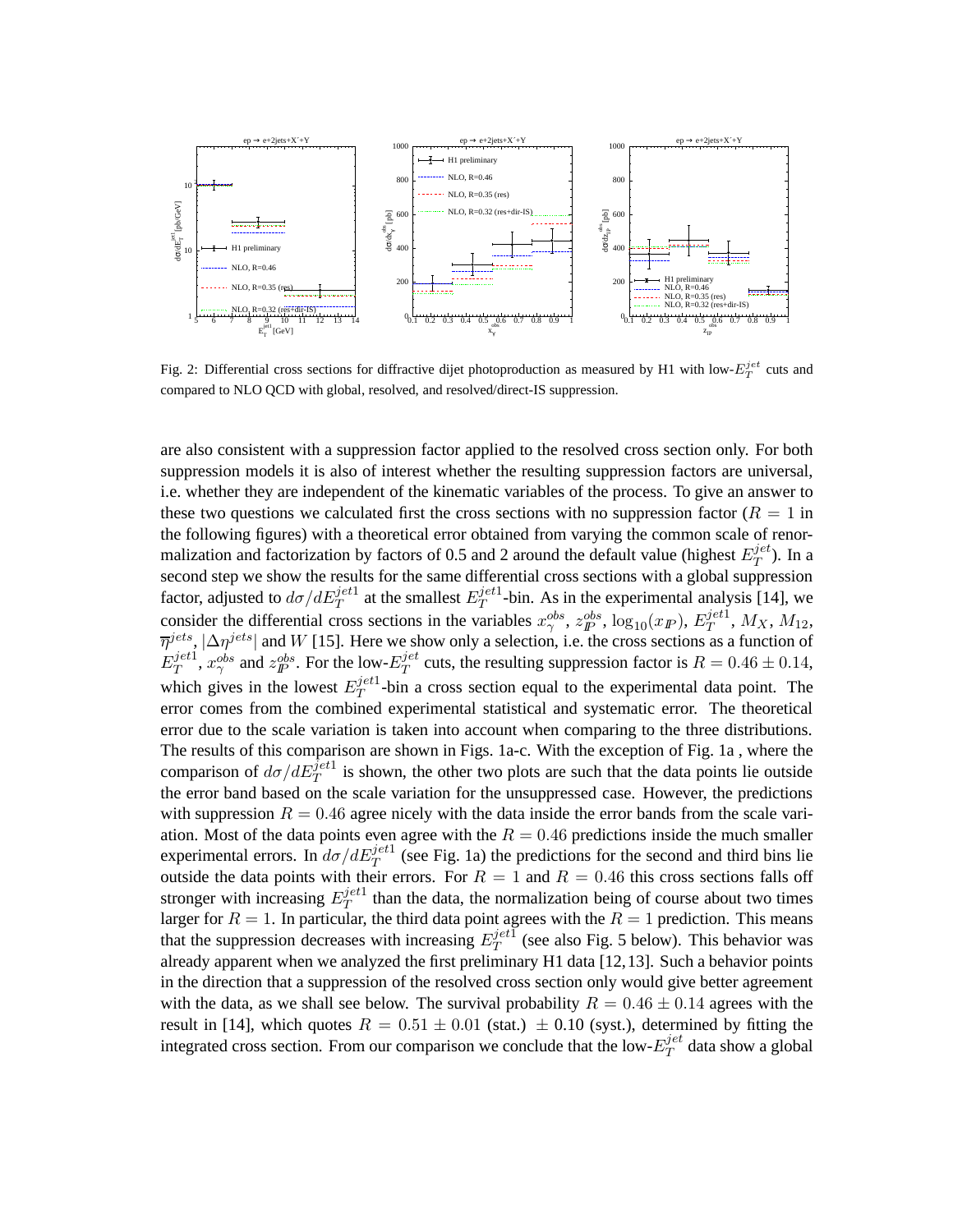

Fig. 3: Differential cross sections for diffractive dijet photoproduction as measured by H1 with high- $E_T^{jet}$  cuts and compared to NLO QCD without ( $R = 1$ ) and with ( $R = 0.62$ ) global suppression (color online).



Fig. 4: Differential cross sections for diffractive dijet photoproduction as measured by H1 with high- $E_T^{jet}$  cuts and compared to NLO QCD with global, resolved, and resolved/direct-IS suppression.

suppression of the order of two in complete agreement with the results [12, 13] and [9] based on earlier preliminary and final H1 data [9].

Next we want to answer the second question, whether the data could be consistent with a suppression of the resolved component only. For this purpose we have calculated the cross sections in two additional versions: (i) suppression of the resolved cross section and (ii) suppression of the resolved cross section plus the NLO direct part which depends on the factorization scale at the photon vertex [4]. The suppression factors needed for the two versions will, of course, be different. We determine them again by fitting the measured  $d\sigma/dE_T^{jet1}$  for the lowest  $E_T^{jet1}$  $T^{\mu\nu}$  bin (see Fig. 2a). Then, the suppression factor for version (i) is  $R = 0.35$  (denoted res in the figures), and for version (ii) it is  $R = 0.32$  (denoted res+dir-IS). The results for  $d\sigma/dE_T^{jet1}$ ,  $d\sigma/dx_{\gamma}^{obs}$  and  $d\sigma/dz_{\gamma}^{obs}$  are shown in Figs. 2a-c, while the six other distributions can be found in [15]. We also show the global (direct and resolved) suppression prediction with  $R = 0.46$ already shown in Figs. 1a-c. For the cross section as a function of  $z_{\rm IP}^{obs}$ , the agreement with the global suppression ( $R = 0.46$ ) and the resolved suppression ( $R = 0.35$  or  $R = 0.32$ ) is comparable. For  $d\sigma/dE_T^{jet1}$ , the agreement improves considerably for the resolved suppression only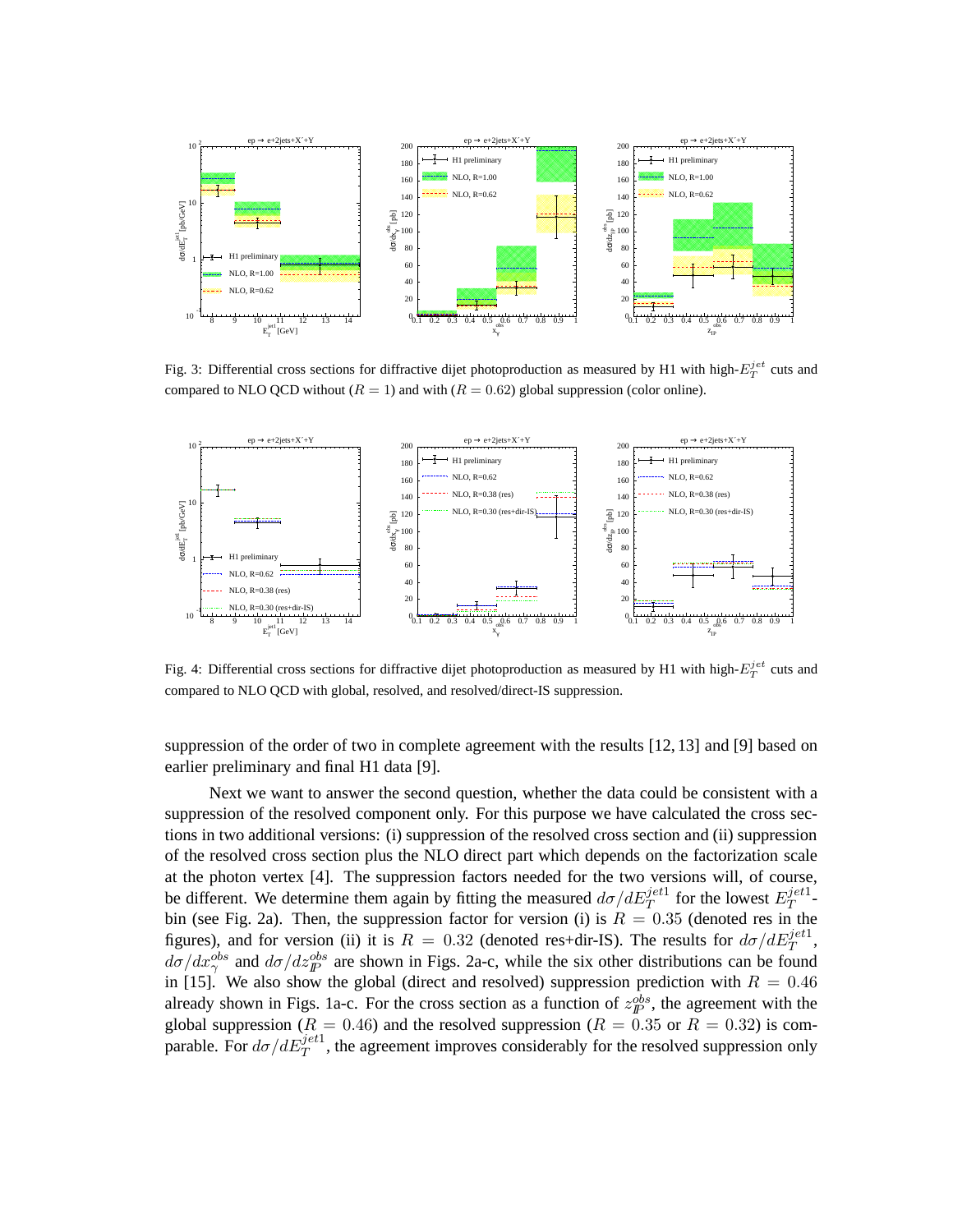

Fig. 5: Ratio of the  $E_T^{jet1}$ -distribution as measured by H1 with low- $E_T^{jet}$  (left) and high- $E_T^{jet}$  cuts (right) to the NLO QCD prediction without (full), with resolved-only (dashed), and with additional direct IS suppression (dotted).

(note the logarithmic scale in Fig. 2a). The global suppression factor could, of course, be  $E_T$ dependent, although we see no theoretical reason for such a dependence. For  $d\sigma/dx_{\gamma}^{obs}$ , which is usually considered as the characteristic distribution for distinguishing global versus resolved suppression, the agreement with resolved suppression does not improve. Unfortunately, this cross section has the largest hadronic corrections of the order of  $(25 - 30)\%$  [14]. Second, also for the usual photoproduction of dijets the comparison between data and theoretical results has similar problems in the large  $x_{\gamma}^{obs}$ -bin [19], although the  $E_T^{jet}$  $T^{jet}$ -cut is much larger there. In total, we are tempted to conclude from the comparisons in Figs. 2a-c that the predictions with a resolvedonly (or resolved+direct-IS) suppression are consistent with the new low- $E_T^{jet}$  H1 data [14] and the survival probability is  $R = 0.35$  (only resolved suppression) and  $R = 0.32$  (resolved plus direct-IS suppression), respectively.

The same comparison of the high- $E_T^{jet}$  $T^{jet}$  data of H1 [14] with the various theoretical predictions is shown in the following figures. The global suppression factor is obtained again from a fit to the smallest  $E_T^{jet1}$  $T^{jet1}_{T}$ -bin. It is equal to  $R = 0.62 \pm 0.16$ , again in agreement with the H1 result  $R = 0.62 \pm 0.03$  (stat.)  $\pm 0.14$  (syst.) [14]. The same cross sections as for the low- $E_T^{jet}$  $T^{jet}$  comparison are shown in Figs. 3a-c for the two cases  $R = 1$  (no suppression) and  $R = 0.62$  (global suppression), while the six others can again be found in [15]. As before with the exception of  $d\sigma/dE_T^{jet1}$  and  $d\sigma/dM_{12}$  (not shown), most of the data points lie outside the  $R=1$  results with their error bands and agree with the suppressed prediction with  $R = 0.62$  inside the respective errors. However, compared to the results in Figs. 1a-c the distinction between the  $R = 1$  band and the  $R = 0.62$  band and the data is somewhat less pronounced, which is due to the larger suppression factor. We also tested the prediction for the resolved (resolved+direct-IS) suppression, which is shown in Figs. 4a-c. The suppression factor fitted to the smallest bin came out as  $R = 0.38$  (res) and  $R = 0.30$  (res+dir-IS), which are almost equal to the corresponding suppression factors derived from the low- $E_T^{jet}$  $T<sup>jet</sup>$  data. In most of the comparisons it is hard to observe any preference for the global against the pure resolved (resolved plus direct-IS) suppression. We remark that the suppression factor for the global suppression is increased by 35%, if we go from the low- $E_T^{jet}$  $T^{jet}$  to the high- $E_T^{jet}$  $T<sup>jet</sup>$  data, whereas for the resolved suppression this increase is only 9%. Under the assumption that the suppression factor should not depend on  $E_T^{jet1}$  $T^{jet1}$ , we would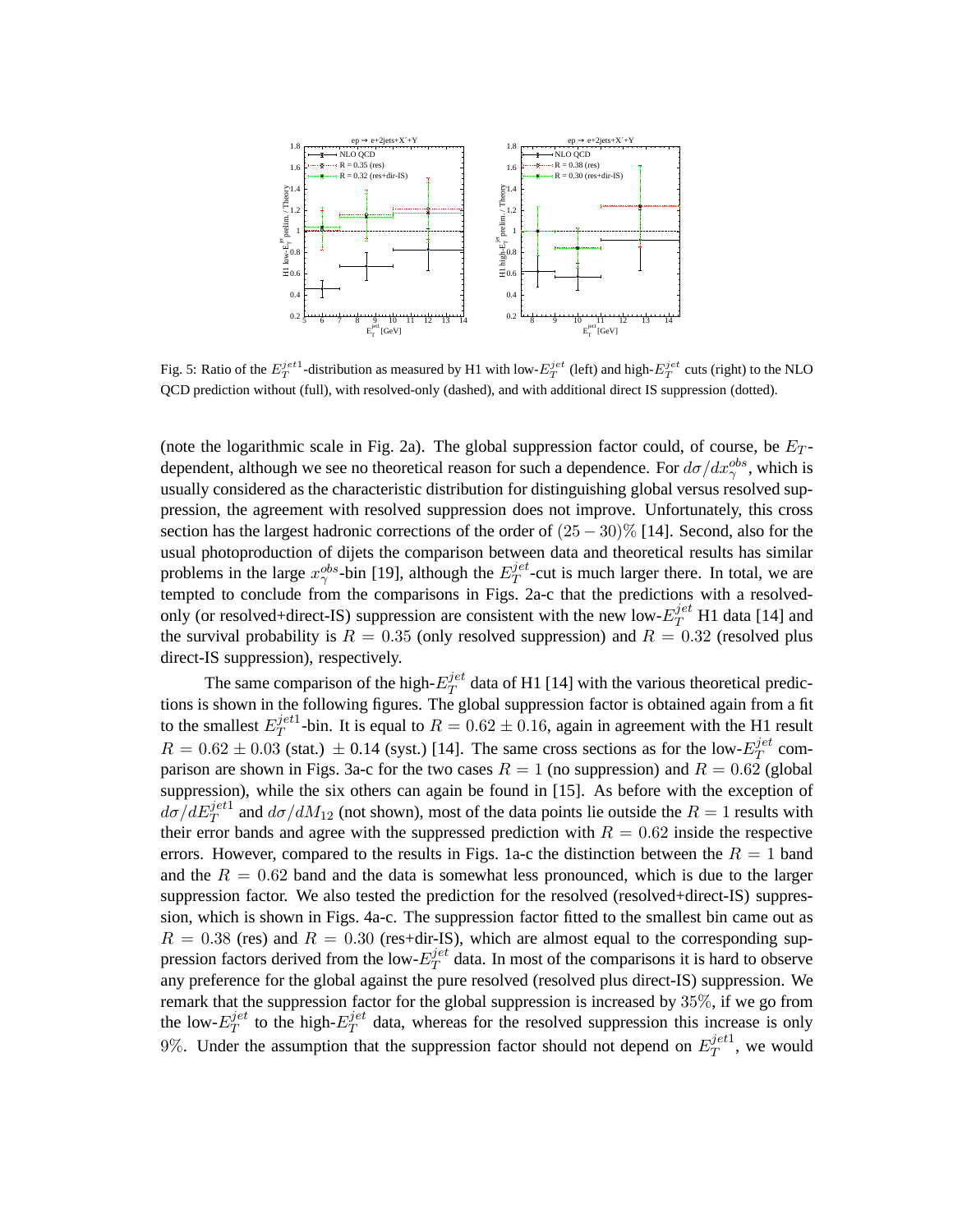

Fig. 6: Differential cross sections for diffractive dijet photoproduction as measured by ZEUS and compared to NLO QCD without ( $R = 1$ ) and with ( $R = 0.71$ ) global suppression (color online).



Fig. 7: Differential cross sections for diffractive dijet photoproduction as measured by ZEUS and compared to NLO QCD with global, resolved, and resolved/direct-IS suppression.

conclude that the resolved suppression would be preferred, as can also be seen from Fig. 5. A global suppression is definitely observed also in the high- $E_T^{jet}$  $T<sup>jet</sup>$  data and the version with resolved suppression explains the data almost as well as with the global suppression.

In Fig. 5 we show the ratio of of the  $E_T^{jet1}$  $T^{jet1}$ -distribution as measured by H1 to the NLO QCD prediction without (full), with resolved-only (dashed), and with additional direct IS suppression (dotted). Within the experimental errors, obviously only the former, but not the latter are  $E_T^{jet}$  $T^{\epsilon\epsilon}$ dependent.

#### **3 Comparison with ZEUS data**

In this section we shall compare our predictions with the final analysis of the ZEUS data, which was published this year [10], in order to see whether they are consistent with the large- $E_T^{jet}$  $T^{\theta t}$  data of H1. The kinematic cuts [10] are almost the same as in the high- $E_T^{jet}$  H1 measurements. The only major difference to the H1 cuts is the larger range in the variable  $y$ . Therefore the ZEUS cross sections will be larger than the corresponding H1 cross sections. The constraint on  $M<sub>Y</sub>$  is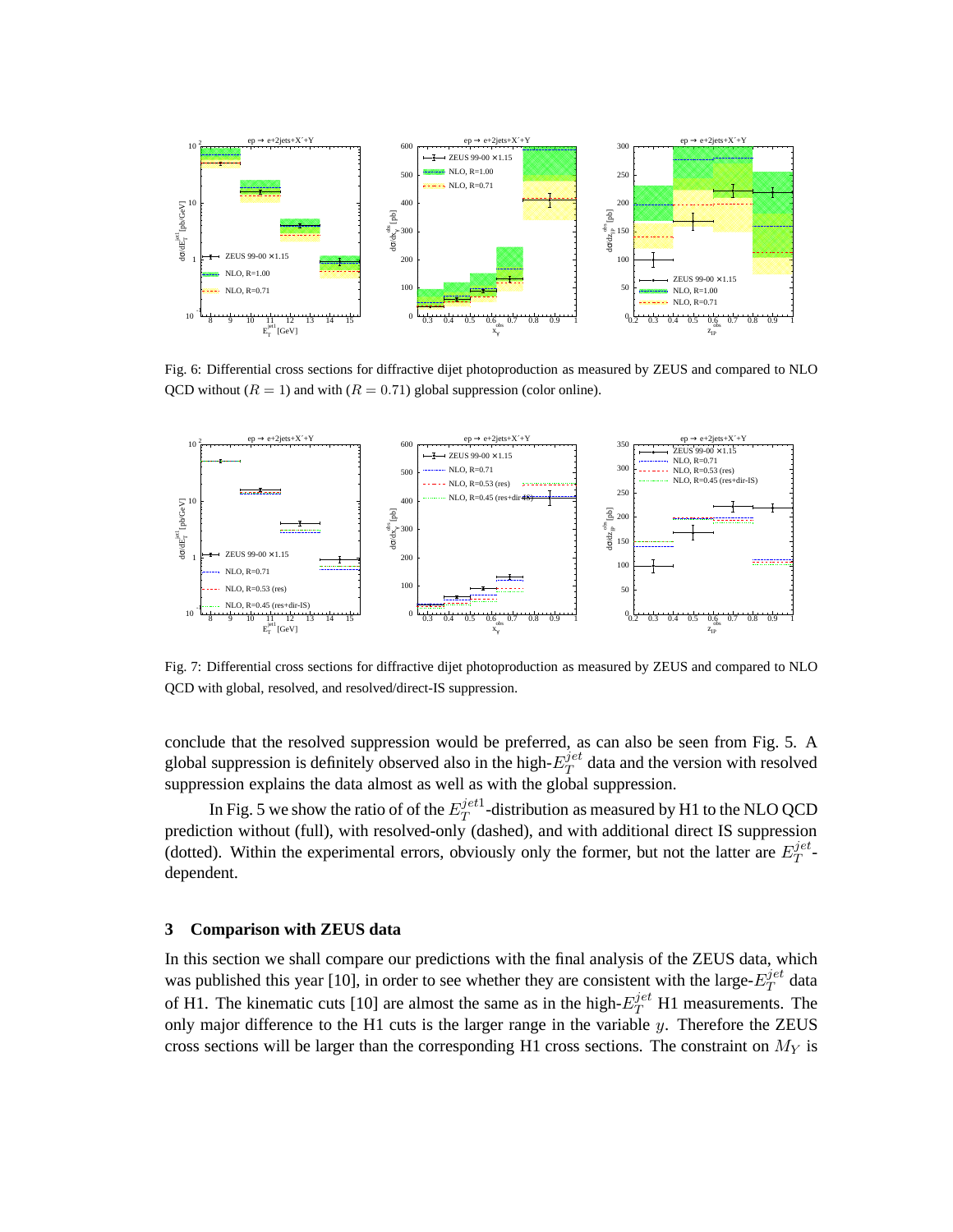not explicitly given in the ZEUS publication [10]. They give the cross section for the case that the diffractive final state consists only of the proton. For this they correct their measured cross section by subtracting in all bins the estimated contribution of a proton-dissociative background of 16%. When comparing to the theoretical predictions they multiply the cross section with the factor 0.87 in order to correct for the proton-dissociative contributions, which are contained in the DPDFs 'H1 2006 fit A' and 'H1 2006 fit B' by requiring  $M_Y < 1.6$  GeV. We do not follow this procedure. Instead we leave the theoretical cross sections unchanged, i.e. they contain a proton-dissociative contribution with  $M_Y < 1.6$  GeV and multiply the ZEUS cross sections by 1.15 to include the proton-dissociative contribution. This means that the so multiplied ZEUS cross sections have the same proton dissociative contribution as is in the DPDF fits of H1 [8]. Since the ZEUS collaboration did measurements only for the high- $E_T^{jet}$  $T_T^{jet}$  cuts,  $E_T^{jet1(2)} > 7.5$ (6.5) GeV, we can only compare to those. In this comparison we shall follow the same strategy as before. We first compared to the predictions with no suppression  $(R = 1)$  and then determine a suppression factor by fitting  $d\sigma/d\bar{E}_T^{jet1}$  to the smallest  $E_T^{\tilde{j}\tilde{e}t1}$  $T^{jet1}$ -bin. Then we compared to the cross sections as a function of the seven observables  $x_{\gamma}^{obs}$ ,  $z_{\text{IP}}^{obs}$ ,  $x_{\text{IP}}$ ,  $E_{\text{T}}^{jet1}$  $T^{jet1}$ , y,  $M_X$  and  $\eta^{jet1}$  instead of the nine variables in the H1 analysis. The distribution in  $y$  is equivalent to the W-distribution in [14]. The theoretical predictions for these differential cross sections with no suppression factor  $(R = 1)$  are shown in Figs. 6a-g of [11], together with their scale errors and compared to the ZEUS data points, and a selection is shown in Fig. 6. Except for the  $x_{\gamma}^{obs}$ - and  $E_T^{jet1}$  $T^{jet1}$ -distributions, most of the data points lie outside the theoretical error bands for  $R = 1$ . In particular, in Figs. 6b, c, e, f and g, most of the points lie outside. This means that most of the data points disagree with the unsuppressed prediction. Next, we determine the suppression factor from the measured  $d\sigma/dE_T^{jet1}$  at the lowest  $E_T^{jet1}$  $T^{jet1}$ -bin, 7.5 GeV  $\langle E_T^{jet1} \rangle$  = 9.5 GeV, and obtain  $R = 0.71$ . This factor is larger by a factor of 1.15 than the suppression factor from the analysis of the high- $E_T^{jet}$ T data from H1. Curiously, this factor is exactly equal to the correction factor we had to apply to restore the dissociative proton contribution. Taking the total experimental error of  $\pm 7\%$  from the experimental cross section  $d\sigma/dE_T^{jet1}$  in the first bin into account, the ZEUS suppression factor is 0.71  $\pm$  0.05 to be compared to 0.62  $\pm$  0.14 in the H1 analysis [14], so that both suppression factors agree inside the experimental errors.

If we now check how the predictions for  $R = 0.71$  compare to the data points inside the theoretical errors, we observe from Figs. 6a-g of Ref. [11] that, with the exception of  $d\sigma/dz_{\rm P}^{obs}$ and  $d\sigma/dE_T^{jet1}$ , most of the data points agree with the predictions. This is quite consistent with the H1 analysis (see above) and leads to the conclusion that also the ZEUS data agree much better with the suppressed predictions than with the unsuppressed prediction. In particular, the global suppression factor agrees with the global suppression factor obtained from the analysis of the H1 data inside the experimental error.

Similarly as in the previous section we compared the ZEUS data also with the assumption that the suppression results only from the resolved cross section. Here, we consider again (i) only resolved suppression (res) and (ii) resolved plus direct suppression of the initial-state singular part (res+dir-IS). For these two models we obtain the suppression factors  $R = 0.53$  and  $R = 0.45$ , respectively, where these suppression factors are again obtained by fitting the data point at the first bin of  $d\sigma/dE_T^{jet1}$ . The comparison to the global suppression with  $R = 0.71$  and to the data is shown in Figs. 7a-g of [11] and a selection in Fig. 7. In general, we observe that the difference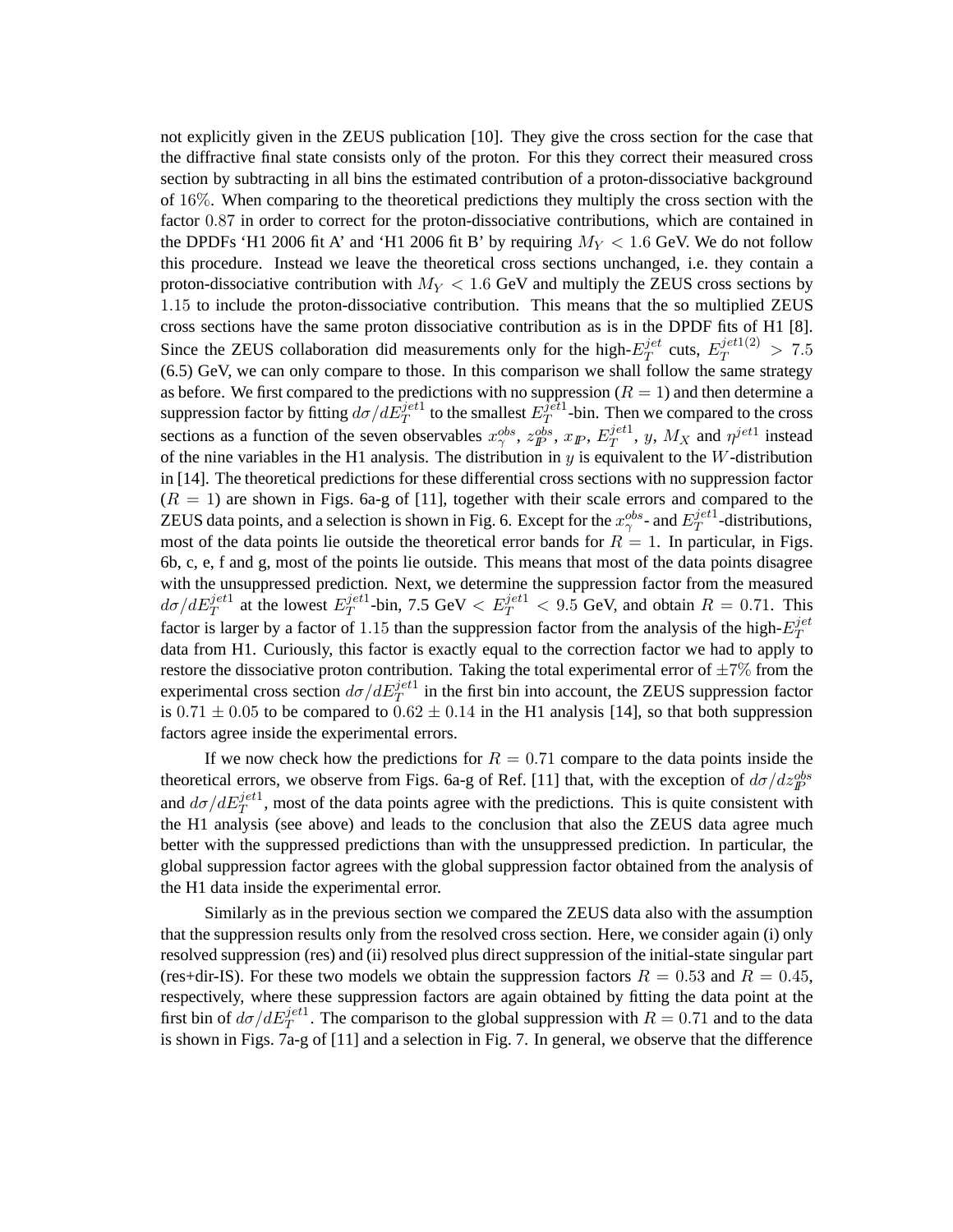between global suppression and resolved suppression is small, i.e. the data points agree with the resolved suppression as well as with the global suppression.

### **4 Conclusion**

In conclusion, we found that most of the data points of diffractive dijet photoproduction in the latest H1 analyses with low- and high- $E_T^{jet}$  $T<sup>jet</sup>$  cuts and in the final ZEUS analysis with the same high- $E_T^{jet}$  $T<sup>jet</sup>$  cuts disagree with NLO QCD predictions within experimental and theoretical errors. When global factorization breaking is assumed in both the direct and resolved contributions, the resulting suppression factor would have to be  $E_T^{jet}$  $T^{jet}$ -dependent, although we see no theoretical motivation for this assumption. Suppressing only the resolved or in addition the direct initialstate singular contribution by about a factor of three, as motivated by the proof of factorization in point-like photon-hadron scattering and predicted by absorptive models [7], the agreement between theory and data is at least as good as for global suppression, and no  $E_T^{jet}$  $T^{jet}$ -dependence of the survival probability is needed.

### **References**

- [1] Collins, J.C., Phys. Rev. **D57**, 3051 (1998).
- [2] Affolder, A.A. *et al.*, Phys. Rev. Lett. **84**, 5043 (2000).
- [3] Klasen, M., Rev. Mod. Phys. **74**, 1221 (2002).
- [4] Klasen, M. and Kramer, G., J. Phys. **G31**, 1391 (2005).
- [5] Bruni, A., Klasen, M., Kramer, G., and Schaetzel, S. Prepared for the Workshop on the Implications of HERA for LHC Physics, CERN, Geneva, Switzerland, 26-27 Mar 2004.
- [6] Klasen, M. and Kramer, G., AIP Conf. Proc. **792**, 444 (2005).
- [7] Kaidalov, A.B., Khoze, V.A., Martin, A.D., and Ryskin, M.G., Phys. Lett. **B567**, 61 (2003).
- [8] Aktas, A. *et al.*, Eur. Phys. J. **C48**, 715 (2006).
- [9] Aktas, A. *et al.*, Eur. Phys. J. **C51**, 549 (2007).
- [10] Chekanov, S. *et al.*, Eur. Phys. J. **C55**, 177 (2008).
- [11] Klasen, M. and Kramer, G., Mod. Phys. Lett. **A23**, 1885 (2008).
- [12] Klasen, M. and Kramer, G. Prepared for 12th Int. Workshop on Deep Inelastic Scattering, Strbske Pleso, Slovakia, 14-18 Apr 2004.
- [13] Klasen, M. and Kramer, G., Eur. Phys. J. **C38**, 93 (2004).
- [14] Aktas, A. *et al.* Prepared for 16th Int. Workshop on Deep Inelastic Scattering, London, England, 7-11 Apr 2008.